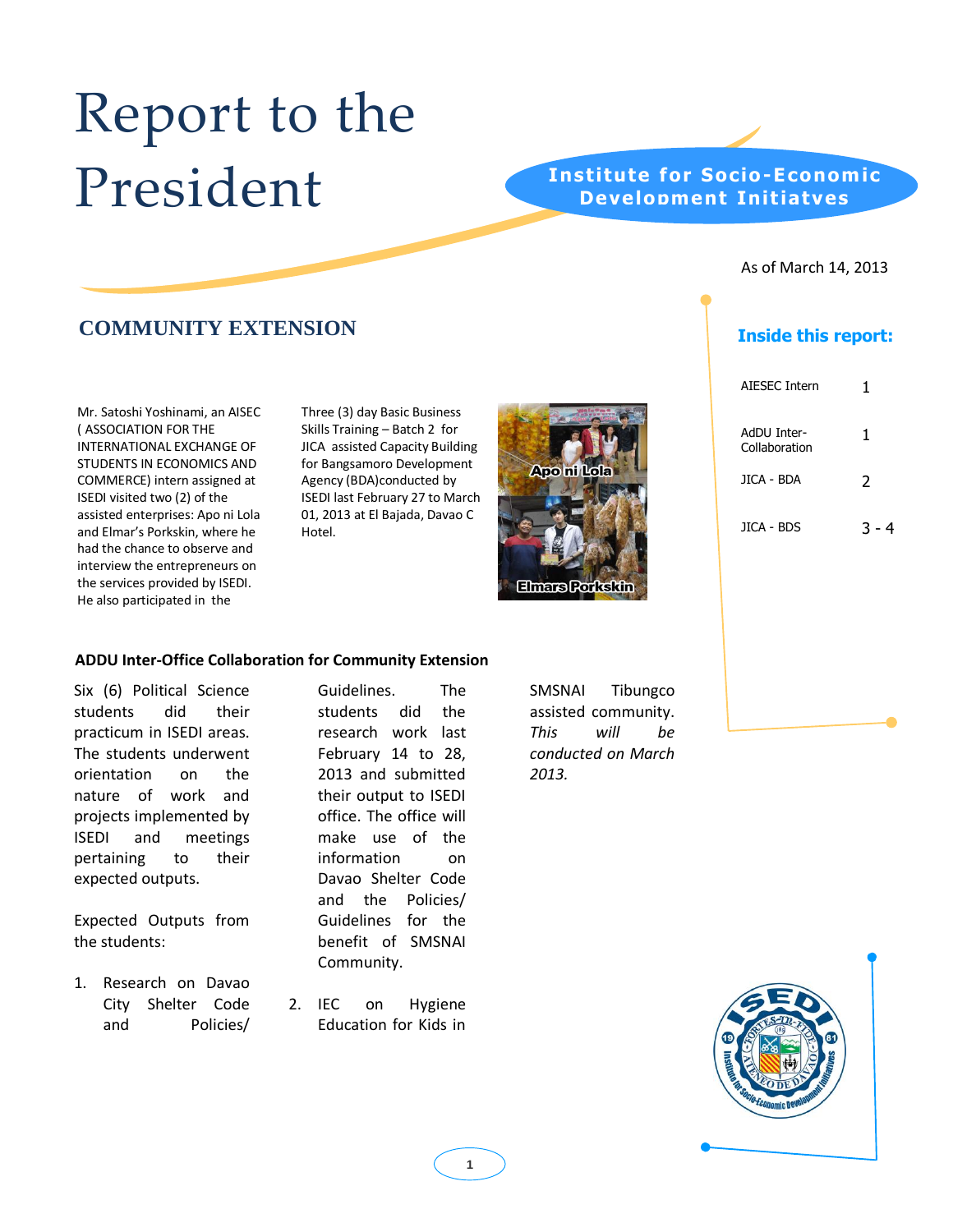# **Capacity Building Training for Bangsamoro Development Agency (BDA)**

### **Trainings Completed:**

ISEDI conducted two batches of training on Basic Business Skills . The first batch was held at Apo View Hotel, Davao City last February 4 to 6, 2013 with twenty-two (22) participants and at El Bajada Hotel, Davao City February 27 to March 01, 2013 with Fifteen (15) participants, respectively. The participants were from the Bangsamoro Development Agency (BDA) representing the six (6) Regional Management Offices and the Central Management Office.

The BDA participants appreciated the inputs from the resource persons tapped by ISEDI. The Presentation Skills Session was handled by Ms. Ma. Milagros A. Ty, Visual Presentation Skills by Ms. Deanna R. Bandayanon, Time Management and Management of Meetings by Mr. Roberto R. Arquiza, Negotiation Skills; Business Etiquette and Business Ethics by Ms. Eufemia O. Calderon.

Furthermore, ISEDI also facilitated management of administrative arrangements of the conduct of four courses within the Management Development Program designed by the Development Academy of the Philippines for the Bangsamoro Development Agency (BDA), to wit;

- Training 1: Personal Peak Performance
- Training 2: Strategic Management
- Training 3: Operations Planning
- Training 4: Budgeting and Financial Management

Trainings 1 and 2 were held at the DAP Conference Center in Tagaytay City last January 2013 and trainings 3 and 4 in El Bajada Hotel, Davao City last February 13- 16 and February 19-23, 2013, respectively.

Out of 9 Capacity Building/Trainings , 8 have been completed for BDA funded by Japan International Cooperating Agency (JICA) and implemented by ISEDI.



*Basic Business Skills Training @ Apo View Hotel*



*Operation Planning Training @ El Bajada Hotel*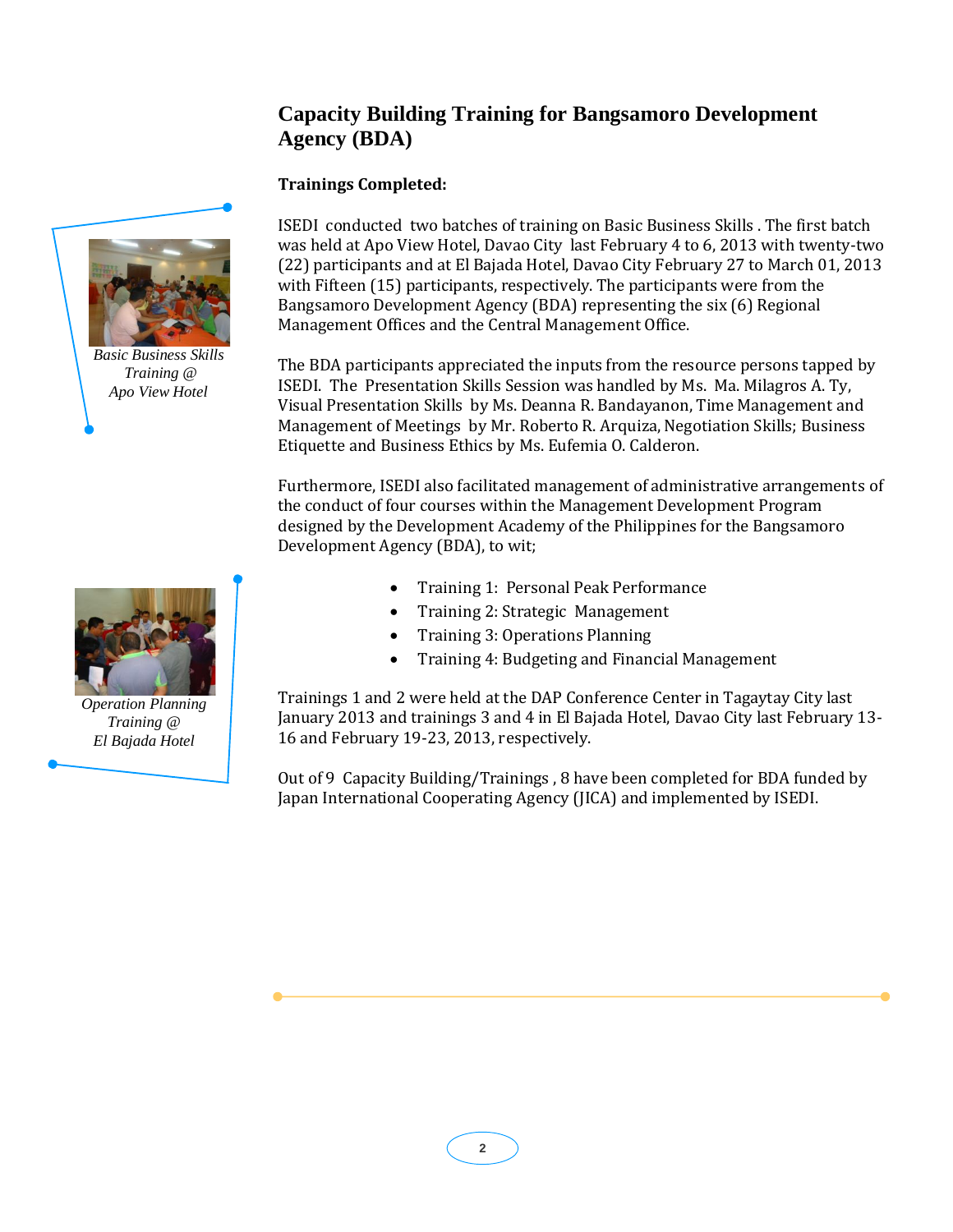# **Assistance for Local Industry Promotion – Autonomous Region in Muslim Mindanao for Business Development Services (LIP-ARMM for BDS)**

#### **Activities Conducted/Completed**

- a. A total of two (2) coaching and mentoring activities with BDS beneficiaries in Upi and Parang, Maguindanao have been conducted with separate schedules on February 4 - 5, 2013 and February 19 - 20, 2012, respectively. The activity focused on: 1) crafting of the Business Plans on Rubber and Seaweeds; and: 2) Prioritization of Training Needs on Business Development Services both Parang and Upi;
- b. Facilitated on sharing the results of the engagement of Micro Finance, which is also commissioned by JICA to the Mindanao Microfinance Council (MMC) by Mr. Jeffrey Ordonez and how it can connect with the work of Business Development Services commissioned by JICA to ISEDI-ADDU.

The objectives of the activity were, : 1) Report the results of the study made by MMC on Micro Finance in Islamic Culture, its concepts and practices; 2) Explore ways to promote micro-finance in Upi and Parang; and 3) Recommend doable lending schemes in the municipality of Upi and Parang.

Representatives from DTI ARMM and DTI Maguindanao participated the said information sharing.

c. With DTI's ARMM vision to strongly support rubber industry in the province, the Assistant Regional Secretary Abubacar Datumanong proposed to JICA to fund the activity on rubber stakeholders' fora and a convergence meeting of all regional secretaries in ARMM. The activities were realized on the following schedules:

For the Rubber Fora:

- o Maguindanao Rubber Stakeholders' Forum was conducted in El Manuel Hotel, Cotabato City last February 21, 2013;
- o Lanao del Sur Rubber Stakeholders Forum was conducted in Pearlmont Hotel, Cagayan de Oro City; and
- o Basilan, Sulu and Tawi-Tawi (BASULTA) Stakeholders forum was conducted in Garden Orchid Hotel, Zamboanga City last March 4, 2013.



*Rubber Forum @ Maguindanao last February 21, 2013*



*Rubber Forum @ Zamboanga City last March 4, 2013*